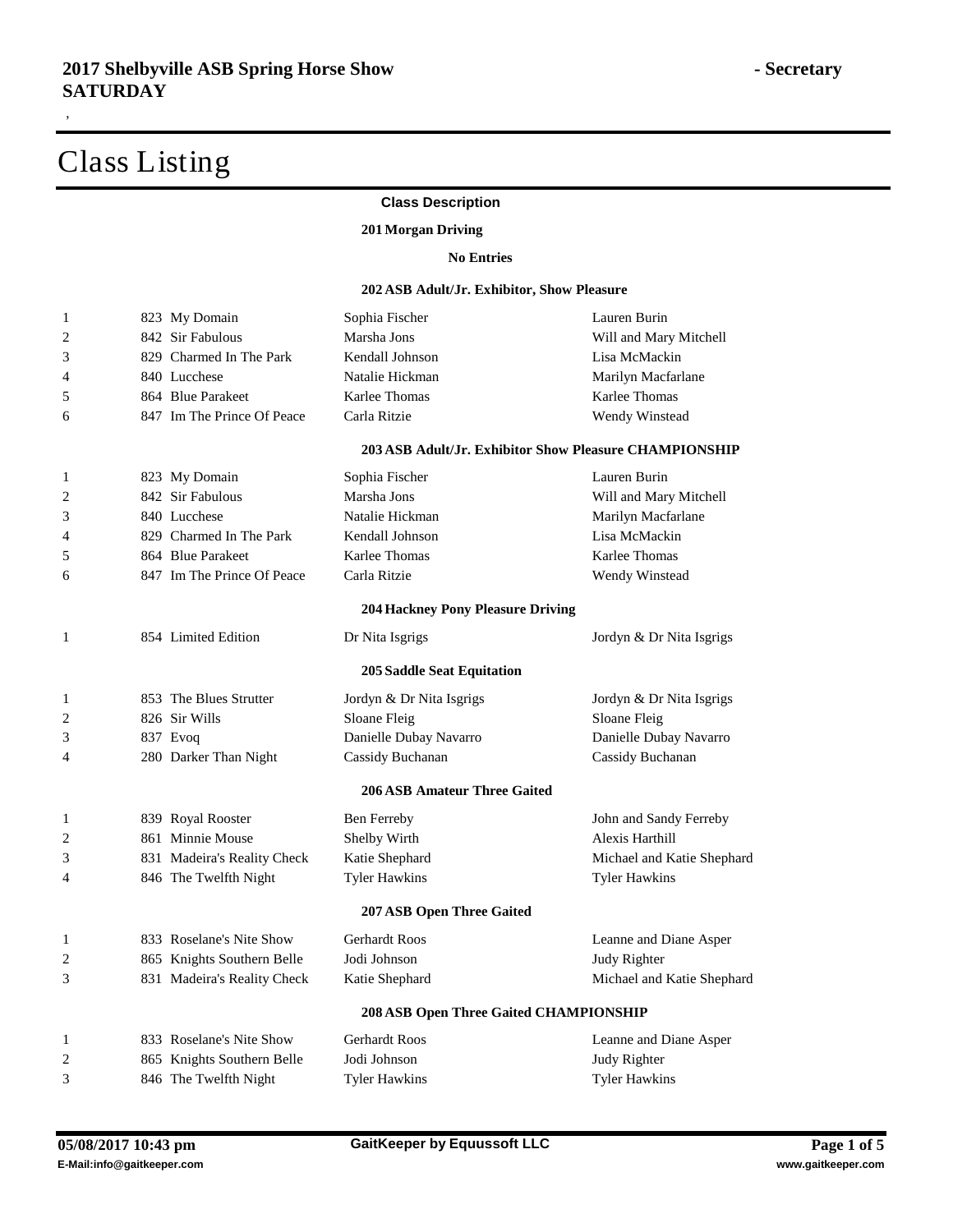|                         |                                     | <b>Class Description</b>                             |                                                                                        |
|-------------------------|-------------------------------------|------------------------------------------------------|----------------------------------------------------------------------------------------|
|                         |                                     | <b>209 ASB Open Hunter Pleasure</b>                  |                                                                                        |
|                         |                                     | <b>No Entries</b>                                    |                                                                                        |
|                         |                                     | 210 ASB Open Hunter Pleasure CHAMPIONSHIP            |                                                                                        |
|                         |                                     | <b>No Entries</b>                                    |                                                                                        |
|                         |                                     |                                                      | 211 (TBA) UPHA Adult Challenge Cup/Saddle Seat Equitation                              |
| 1                       | 837 Evoq                            | Danielle Dubay Navarro                               | Danielle Dubay Navarro                                                                 |
|                         |                                     | 212 ASB Adult/Jr. Exhibitor Country Pleasure Driving |                                                                                        |
| 1                       | 817 CH Sapphire On Ice              | Ken Malek                                            | Ken Malek                                                                              |
| $\overline{\mathbf{c}}$ | 825 Two If By Sea                   | Anita Miles Curpier                                  | Anita Miles Curpier                                                                    |
|                         |                                     |                                                      | 213 ASB Adult/Jr. Exhibitor Country Pleasure Driving CHAMPIONSHIP                      |
|                         | 817 CH Sapphire On Ice              | Ken Malek                                            | Ken Malek                                                                              |
| 2                       | 825 Two If By Sea                   | Anita Miles Curpier                                  | Anita Miles Curpier                                                                    |
|                         |                                     | 214 ASB Adult/Jr. Exhibitor Five Gaited Pleasure     |                                                                                        |
| 1                       | 832 Volpaia                         | Kaeli McCarty                                        | Sloan Enterprises                                                                      |
| $\overline{\mathbf{c}}$ | 816 Soquili's Gone With The<br>Wind | Christine Broder                                     | <b>Christine Broder</b>                                                                |
| 3                       | 858 Tattoo                          | Cindy Siders                                         | Carl Fischer                                                                           |
| 4                       | 844 Concise                         | <b>Bridget Mitchell</b>                              | Will and Mary Mitchell                                                                 |
| 5                       | 818 Lady Leah                       | Sarah White                                          | Sarah White                                                                            |
|                         | 848 MBA's Got Game                  | Chandra Nolan                                        | Chandra Nolan                                                                          |
|                         |                                     |                                                      | 215 ASB Adult/Jr. Exhibitor Five Gaited Pleasure CHAMPIONSHIP                          |
| 1                       | 858 Tattoo                          | Cindy Siders                                         | Carl Fischer                                                                           |
| $\overline{\mathbf{c}}$ | 844 Concise                         | <b>Bridget Mitchell</b>                              | Will and Mary Mitchell                                                                 |
| 3                       | 816 Soquili's Gone With The<br>Wind | <b>Christine Broder</b>                              | Christine Broder                                                                       |
|                         |                                     |                                                      | 216 Green Horse "Training Class" Horse's 1st yr. of showing, Full Bridles not required |
| 1                       | 801 Honolulu Belle                  | <b>Blair Cecil</b>                                   | Susan Strayer                                                                          |
| $\overline{\mathbf{c}}$ | 280 Darker Than Night               | Cassidy Buchanan                                     | Cassidy Buchanan                                                                       |
|                         |                                     |                                                      | 217 ASB AOT (Amateur owned & Trained) Pleasure WTC                                     |
| 1                       | 838 Go For Baroque                  | Hallie Carman                                        | Hallie Carman                                                                          |
|                         |                                     | 218 Roadster Pony to Bike - Amateur                  |                                                                                        |
| 1                       | 819 Little Big Man                  | Ken Malek                                            | Ken Malek                                                                              |
| $\overline{c}$          | 843 Six Gun Quota                   | <b>TBA</b>                                           | Will and Mary Mitchell                                                                 |
| 3                       | 827 Heartland Painted Creation      | Debra Mathis                                         | Lisa McMackin                                                                          |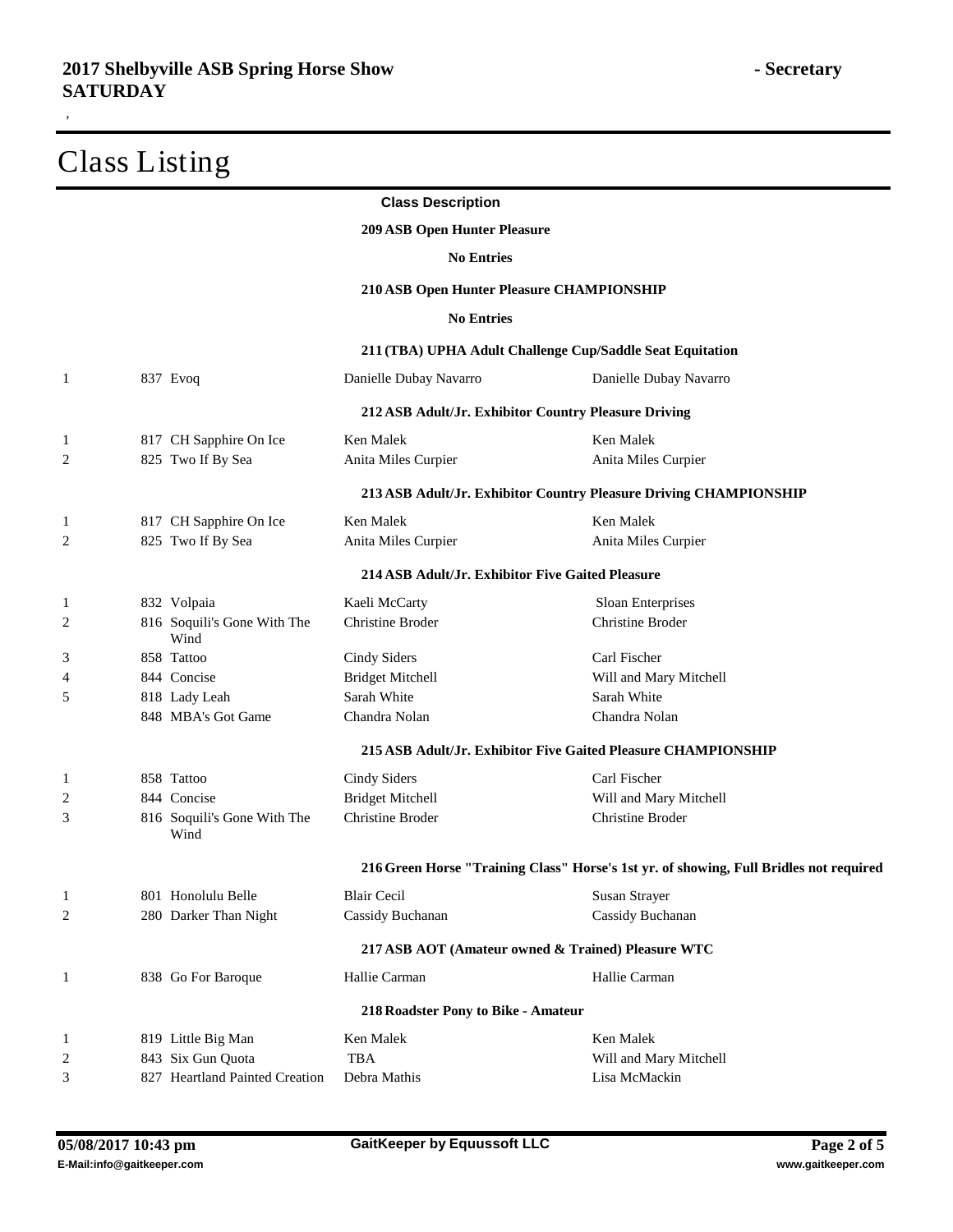|              |                                 | <b>Class Description</b>                 |                                                                                     |
|--------------|---------------------------------|------------------------------------------|-------------------------------------------------------------------------------------|
|              |                                 | 219 Roadster Pony to Bike - Open         |                                                                                     |
| $\mathbf{1}$ | 836 Cocked n Ready              | Gerhardt Roos                            | Dr. Robert Pugh                                                                     |
| 2            | 824 Royal's Lass of Class       | <b>Wendy Gossage</b>                     | Mike Felty                                                                          |
|              |                                 | 220 Roadster Pony to Bike - CHAMPIONSHIP |                                                                                     |
| 1            | 836 Cocked n Ready              | Gerhardt Roos                            | Dr. Robert Pugh                                                                     |
|              |                                 | <b>221 ASB Park Pleasure</b>             |                                                                                     |
| 1            | 860 Ticket Up Town              | Jodi Johnson                             | Wayne Ridge Farms                                                                   |
| 2            | 851 Sky's Legacy                | Keith Harger                             | Aurora Farms LLC                                                                    |
| 3            | 862 Made For Magic              | <b>Tracy James</b>                       | <b>Silver Brook Stables</b>                                                         |
|              |                                 | <b>222 ASB Park Pleasue CHAMPIONSHIP</b> |                                                                                     |
| 1            | 862 Made For Magic              | <b>Tracy James</b>                       | <b>Silver Brook Stables</b>                                                         |
| 2            | 860 Ticket Up Town              | Jodi Johnson                             | Wayne Ridge Farms                                                                   |
|              |                                 | 223 Morgan English Pleasure              |                                                                                     |
|              |                                 | <b>No Entries</b>                        |                                                                                     |
|              |                                 |                                          | 224 ASB Adult/Jr. Exhibitor Show Pleasure Driving                                   |
| 1            | 820 Honey I'm Good              | Perry and Sally Grieme                   | Perry and Sally Grieme                                                              |
| 2            | 841 Stonecroft Front and Center | Jordan Skeen                             | William Woods University                                                            |
| 3            | 828 My Real Deal                | Sloane Fleig                             | Lisa McMackin                                                                       |
|              |                                 |                                          | 225 ASB Adult/Jr. Exhibitor Show Pleasure Driving CHAMPIONSHIP                      |
| 1            | 828 My Real Deal                | Sloane Fleig                             | Lisa McMackin                                                                       |
| 2            | 841 Stonecroft Front and Center | Jordan Skeen                             | William Woods University                                                            |
|              |                                 | rider                                    | 226 (TBA) Rescue / Second Chance - Walk & Favorite Gait, Open to any breed, age, or |
| 1            | 280 Darker Than Night           | Cassidy Buchanan                         | Cassidy Buchanan                                                                    |
|              |                                 | 227 Harness Pony-Amateur                 |                                                                                     |
|              | 821 Senior                      | Dixie Malek                              | Ken Malek                                                                           |
|              |                                 | 228 Harness Pony- Open                   |                                                                                     |
|              |                                 | <b>No Entries</b>                        |                                                                                     |
|              |                                 | 229 Harness Pony- Championship           |                                                                                     |
|              |                                 | <b>No Entries</b>                        |                                                                                     |
|              |                                 | 230 Morgan Western Pleasure              |                                                                                     |
|              |                                 | <b>No Entries</b>                        |                                                                                     |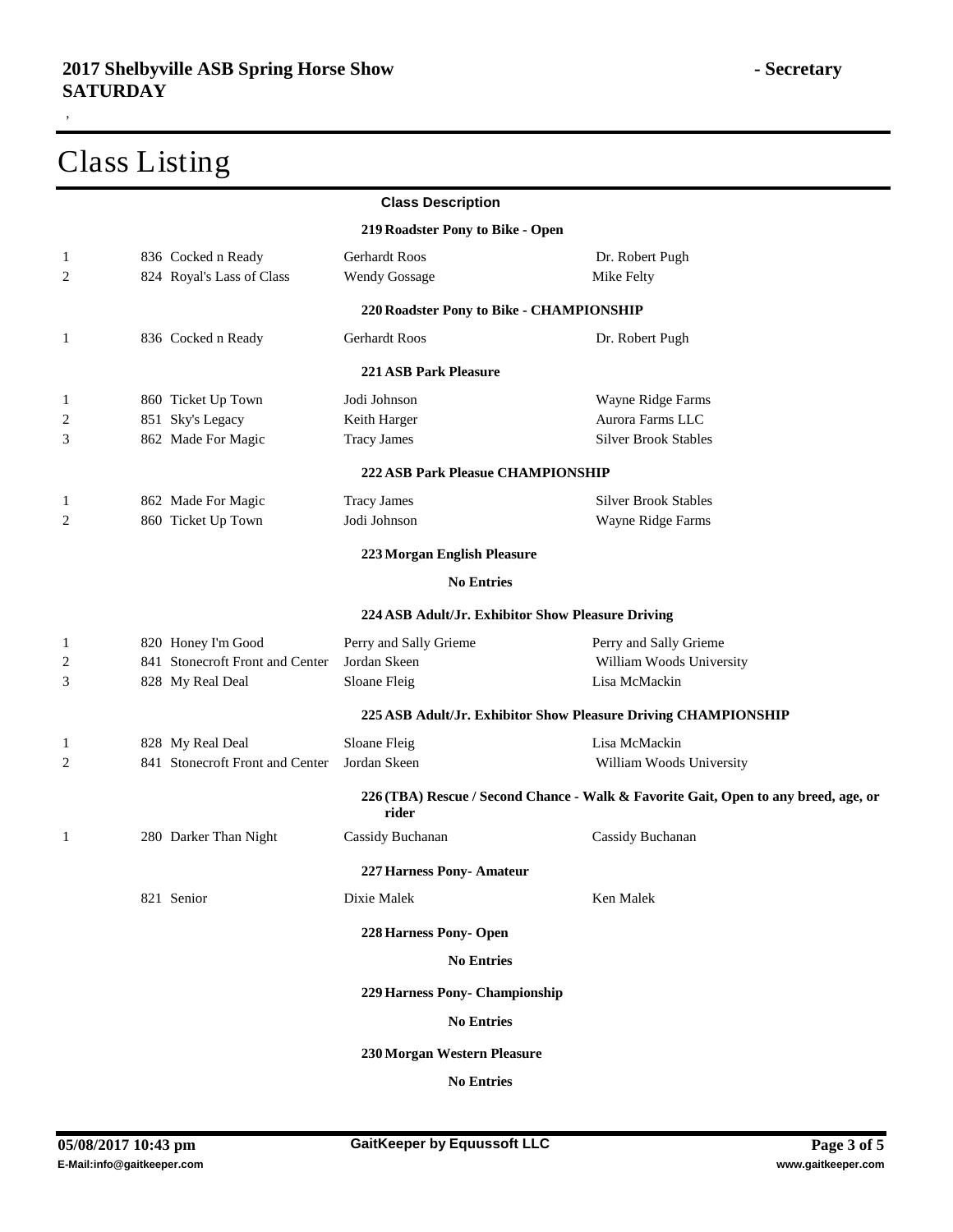|                         |                           | <b>Class Description</b>                      |                                                                                 |
|-------------------------|---------------------------|-----------------------------------------------|---------------------------------------------------------------------------------|
|                         |                           | 231 Roadster Under Saddle                     |                                                                                 |
|                         |                           | <b>No Entries</b>                             |                                                                                 |
|                         |                           | 232 ASB Adult/ Jr. Exhibitor Country Pleasure |                                                                                 |
| 1                       | 822 Doctor Simon          | Dottie Shaw                                   | Dottie Shaw                                                                     |
| $\overline{\mathbf{c}}$ | 834 CH Golden Market      | Kaeli McCarty                                 | Carole Hibner                                                                   |
| 3                       | 855 Attitude in Action    | Shelby Martin                                 | Kelly Martin                                                                    |
| 4                       | 850 Juicy Fruit           | Karen Thompson                                | Karen Thompson                                                                  |
|                         |                           |                                               | 233 ASB Adult/ Jr. Exhibitor Country Pleasure - CHAMPIONSHIP                    |
| 1                       | 850 Juicy Fruit           | Karen Thompson                                | Karen Thompson                                                                  |
| $\overline{c}$          | 834 CH Golden Market      | Kaeli McCarty                                 | Carole Hibner                                                                   |
| 3                       | 855 Attitude in Action    | <b>Shelby Martin</b>                          | Kelly Martin                                                                    |
|                         |                           | required                                      | 234 ASB 2 & 3 Yr. Old Maiden "Training Class" Horse's 1st show, full bridle not |
| 1                       | 802 I'm Mayhem            | <b>Blair Cecil</b>                            | <b>Blair Cecil</b>                                                              |
|                         |                           | 235 Hackney Pony - Open                       |                                                                                 |
|                         |                           | <b>No Entries</b>                             |                                                                                 |
|                         |                           | 236 Hackney Pony - CHAMPIONSHIP               |                                                                                 |
|                         |                           | <b>No Entries</b>                             |                                                                                 |
|                         |                           | <b>237 ASB Amatuer Park</b>                   |                                                                                 |
| 1                       | 857 Battlefield           | Cindy Siders                                  | Carl Fischer                                                                    |
| $\overline{c}$          | 803 Five Will Get You Ten | Briana Vitt                                   | <b>Emily Billups</b>                                                            |
| 3                       | 845 Reign In Me           | <b>Taylor Burton</b>                          | Jack Cumber                                                                     |
|                         |                           | <b>238 ASB Amatuer Park CHAMPIONSHIP</b>      |                                                                                 |
| 1                       | 857 Battlefield           | Cindy Siders                                  | Carl Fischer                                                                    |
| $\overline{\mathbf{c}}$ | 845 Reign In Me           | <b>Taylor Burton</b>                          | Jack Cumber                                                                     |
| 3                       | 803 Five Will Get You Ten | Briana Vitt                                   | <b>Emily Billups</b>                                                            |
|                         |                           | 239 ASB Open Park                             |                                                                                 |
|                         |                           | <b>No Entries</b>                             |                                                                                 |
|                         |                           | 240 ASB Open Park CHAMPIONSHIP                |                                                                                 |
|                         |                           | <b>No Entries</b>                             |                                                                                 |
|                         |                           | 241 Roadster to Bike                          |                                                                                 |
| 1                       | 830 Pick Your Poison      | Lisa McMackin                                 | Lisa McMackin                                                                   |
| $\overline{c}$          | 856 Kitty Wells           | Kayce Bell                                    | Kayce Bell                                                                      |
| 3                       | 863 Sue Ray's Energerizer | John Warner                                   | Paul Plank                                                                      |
|                         |                           |                                               |                                                                                 |